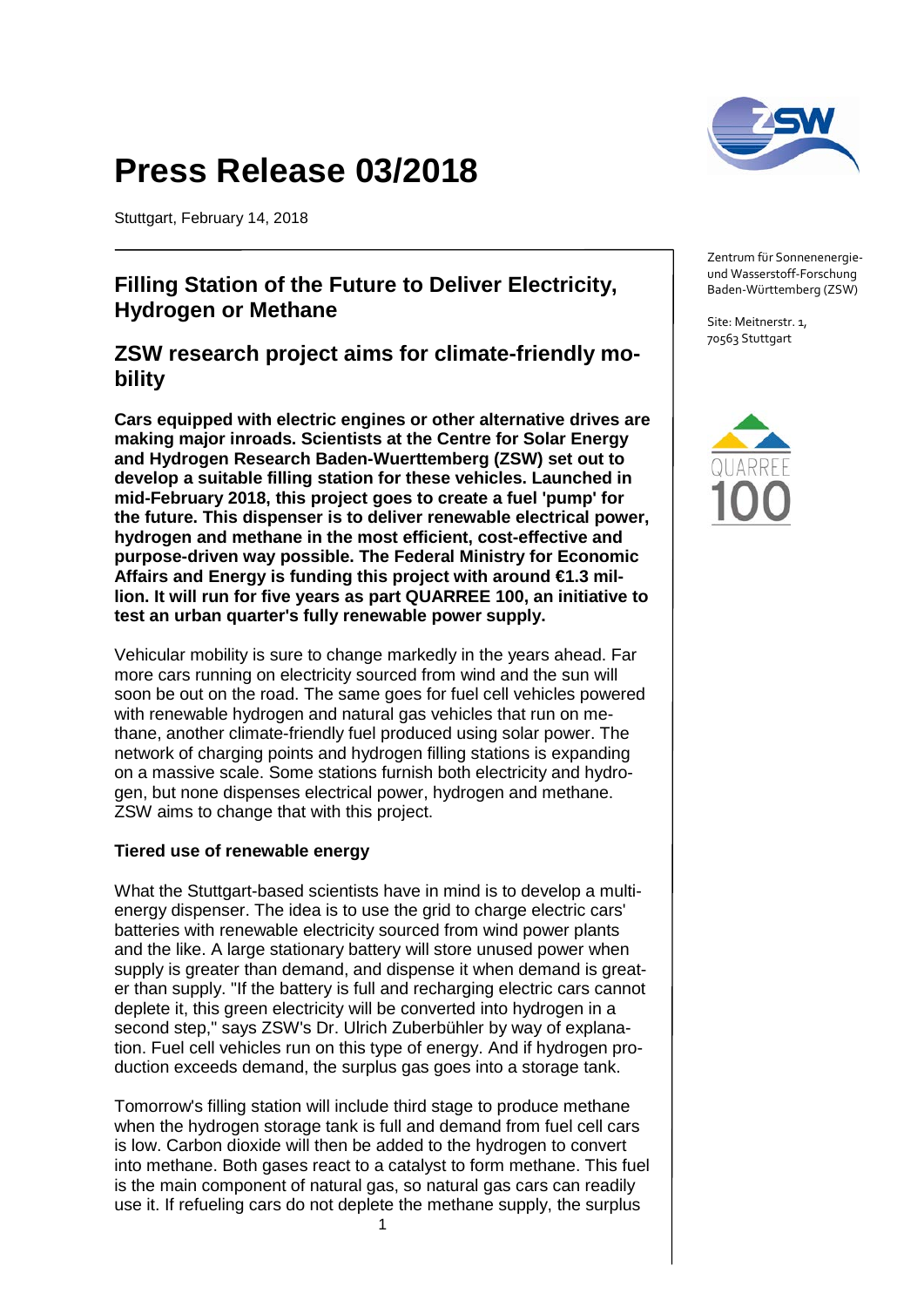

gas is stored and then piped into the natural gas grid when the storage tank fills up.

"With our project, the coupling of the electrical grid with mobility will not be limited to electric cars," explains Zuberbühler. "The other alternative drives will also benefit from it."

ZSW's researchers are talking about tiered use of renewable energy. Their priority is to make the most of resources by minimizing energy losses. Stage one is the first choice and remains so until its potential is exhausted. The most efficient use of regenerative electricity is to power electric motors. None of the energy is lost in translation, and battery storage loss amounts to no more than ten percent. Stages two and three - conversion to hydrogen and then methanation - are only an option once demand for electrical power has been met. Electrical power can be converted to hydrogen at around 75 percent efficiency; the figure for methane is roughly 60 percent. These gases are long-term, zero-loss stores of energy. Efficiency increases by a few percentage points when the waste heat generated during the conversion process is put to use.

#### **Efforts to enhance components**

With this project, ZSW aims to improve the efficiency, service life and cost-effectiveness of the two main components, a high-pressure alkaline electrolyzer and a plate methanation reactor. Scientists want to advance the state of the art for both on a 100-kilowatt scale. Electrolysis and methane synthesis will have to take place separately, which requires some form of hydrogen buffer or intermediate storage facility. The institute will develop a concept for this and assess its safety.

The researchers have three years to develop the technology, work out a safety concept and clarify all the details for approval. The results will be tested at an on-site demo facility starting in 2020.

This ZSW initiative is part of QUARREE 100, a  $\epsilon$ 24 million lighthouse project that brings together academic institutes, business and public authorities in a bid to switch the energy supply of a section of Heide, a town in the county of Dithmarschen, to renewables. This filling station will serve the quarter as an 'energy center' where power is converted and stored.

#### **Stepping up 'sector coupling'**

Green electricity accounts for around a third of the power in Germany' grid, and its share is growing. This figure expected to rise to 65 percent by 2030. Off-grid use - for example, in electric cars and as an alternaZentrum für Sonnenenergieund Wasserstoff-Forschung Baden-Württemberg (ZSW)

Site: Meitnerstr. 1, 70563 Stuttgart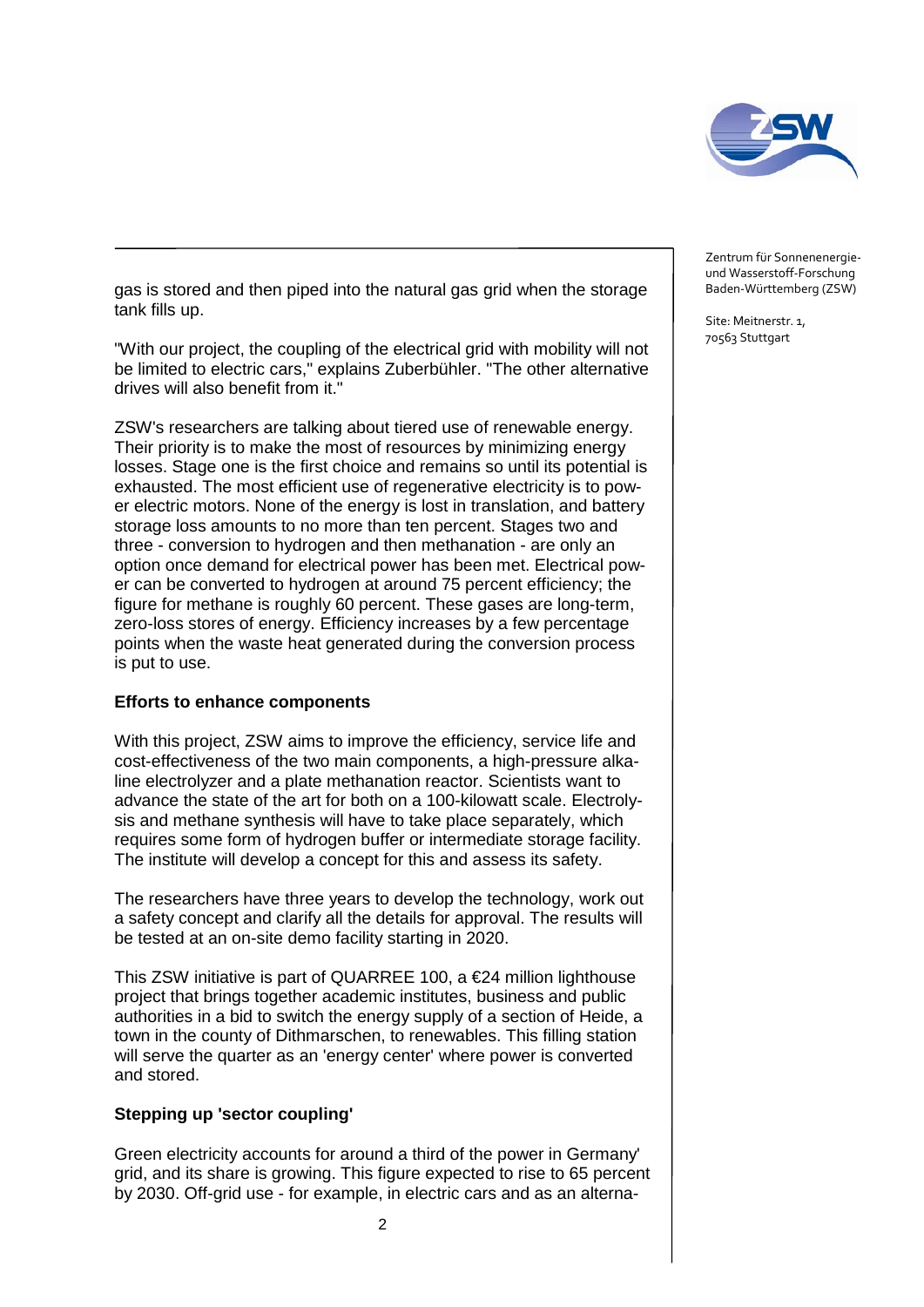

tive fuel - would help make the transportation sector more climatefriendly. Little progress has been made on this front. The alternative fuels hydrogen and methane also have great advantages. They can serve as chemical media for long-term, loss-free energy storage. On top of that, they can be fed into Germany's natural gas grid and used to heat buildings without leaving a carbon footprint. The term coined to describe this convergence of electricity, fuel and heating across industries is sector coupling.

The funding for this project is part of a joint initiative of the Federal Ministry of Education and Research and the Federal Ministry of Economic Affairs to promote solar in building projects and energy-efficient urban development.

The Zentrum für Sonnenenergie- und Wasserstoff-Forschung Baden-Württemberg (Centre for Solar Energy and Hydrogen Research Baden-Wuerttemberg, ZSW) is one of the leading institutes for applied research in the areas of photovoltaics, renewable fuels, battery technology, fuel cells and energy system analysis. There are currently around 230 scientists, engineers and technicians employed at ZSW's three locations in Stuttgart, Ulm and Widderstall. In addition, there are 90 research and student assistants.

The ZSW is a member of the Innovationsallianz Baden-Württemberg (innBW), a group of 13 non-university, applied research institutes.

#### **Media Contacts**

Annette Stumpf, Zentrum für Sonnenenergie- und Wasserstoff-Forschung Baden-Württemberg (ZSW), Meitnerstr. 1, 70563 Stuttgart, Germany, Tel. +49 711 7870-315, Fax +49 711 7870- 200, annette.stumpf@zsw-bw.de, [www.zsw-bw.de](http://www.zsw-bw.de/)

Axel Vartmann, PR-Agentur Solar Consulting GmbH, Emmy-Noether-Str. 2, 79110 Freiburg, Germany Tel.: +49 761 380968-23, Fax: +49 761 380968-11, vartmann@solar-consulting.de, [www.solar-consulting.de](http://www.solar-consulting.de/) Zentrum für Sonnenenergieund Wasserstoff-Forschung Baden-Württemberg (ZSW)

Site: Meitnerstr. 1, 70563 Stuttgart

Pictures and a fact sheet on ZSW are available from:

Solar Consulting GmbH